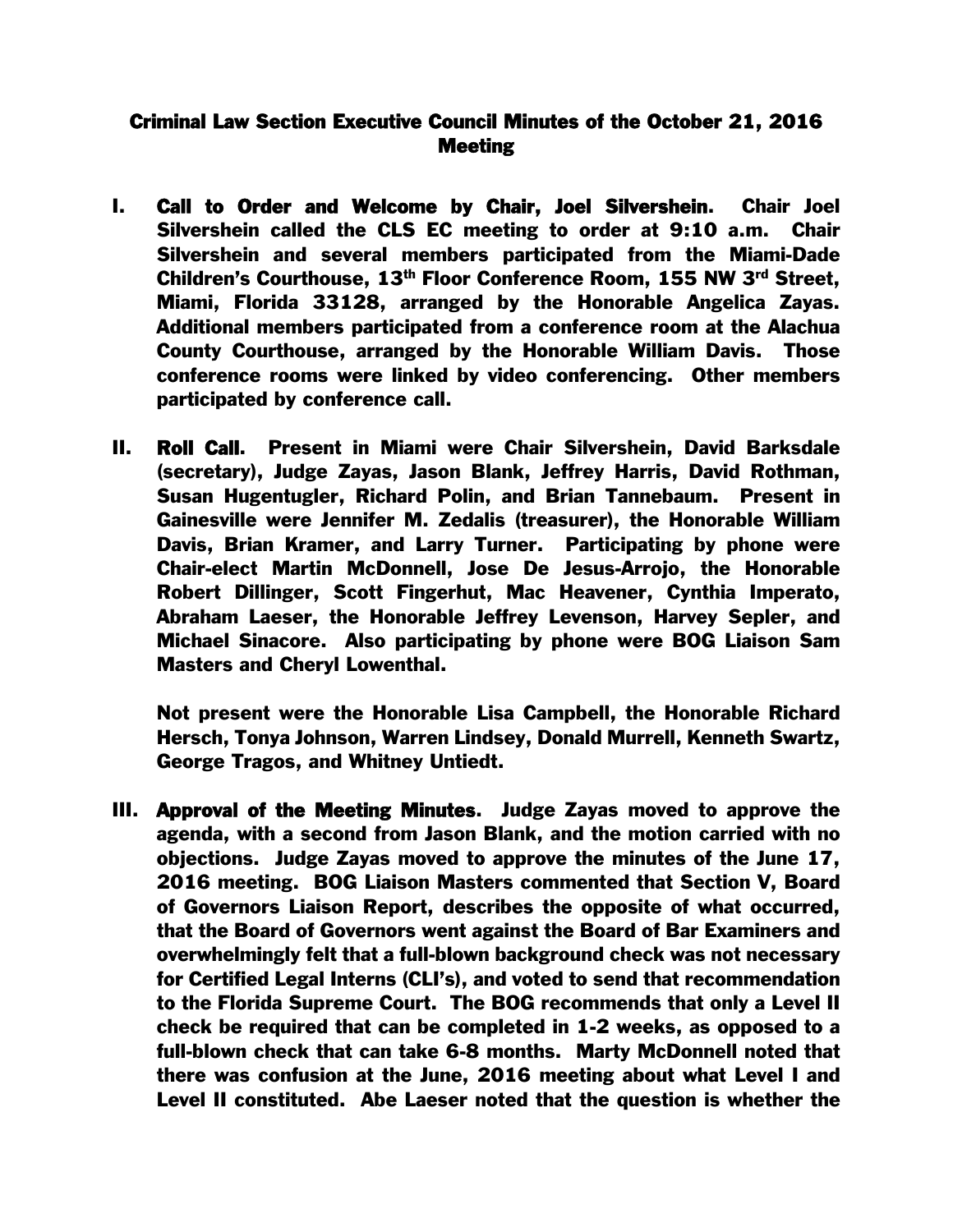proposed minutes are what was actually discussed, even if that discussion was incorrect. Jason Blank seconded the motion to approve the minutes. Mr. McDonnell noted that he had a digital recorder and took written notes, and did his best and believes the minutes to be accurate as to what was discussed. The motion was approved with no objections.

IV. Report of the Chair – Joel Silvershein. Mr. Silvershein thanked Judges Zayas and Davis for arranging for the Miami and Gainesville facilities to host the meeting. Chair Silvershein reported that the committee lists had been completed in short order, that all Executive Council members should be on at least two committees, and that there are a lot of non-Executive Council members assigned to committees. Chair Silvershein thanked Jennifer Zadalis and Paul Zacks for their assistance in helping recruit young lawyer members to the CLS. Chair Silvershein encouraged all Executive Council members to encourage younger lawyers to become involved with the Section.

Chair Silvershein reported that he has been participating in conference calls with Florida Bar President Bill Schifino; this communication included discussion about amendments to the CLS EC by-laws, which changes still await final approval.

Chair Silvershein recognized that this fall CLS EC meeting is the most difficult for members to attend in-person. Chair Silvershein reports his understanding that Sections were not to hold meetings during the fall Bar meeting in Tampa. He noted his belief that there is a need for the CLS EC to hold a September or October meeting.

V. Board of Governors Liaison Report. BOG Liaison Masters said that the Board of Governors' May Meeting Report shows that the Board of Governors recommended to the Supreme Court to change Rule 11-1.3 and 11-1.9 governing certified legal interns to require a Level II background check, which can be completed in 1-2 weeks. Currently, CLI's must complete a full Board of Bar Examiners background check, which can take 3-4 months or if non-routine, 6-8 months. BOG Liaison Masters did not believe that this had been filed with the Supreme Court yet, but was supposed to be in October.

Chair Silvershein noted the Level II background check could be a minimal requirement and individual offices could continue to have their own rules as to the background checks they wish to use. (At approximately 9:27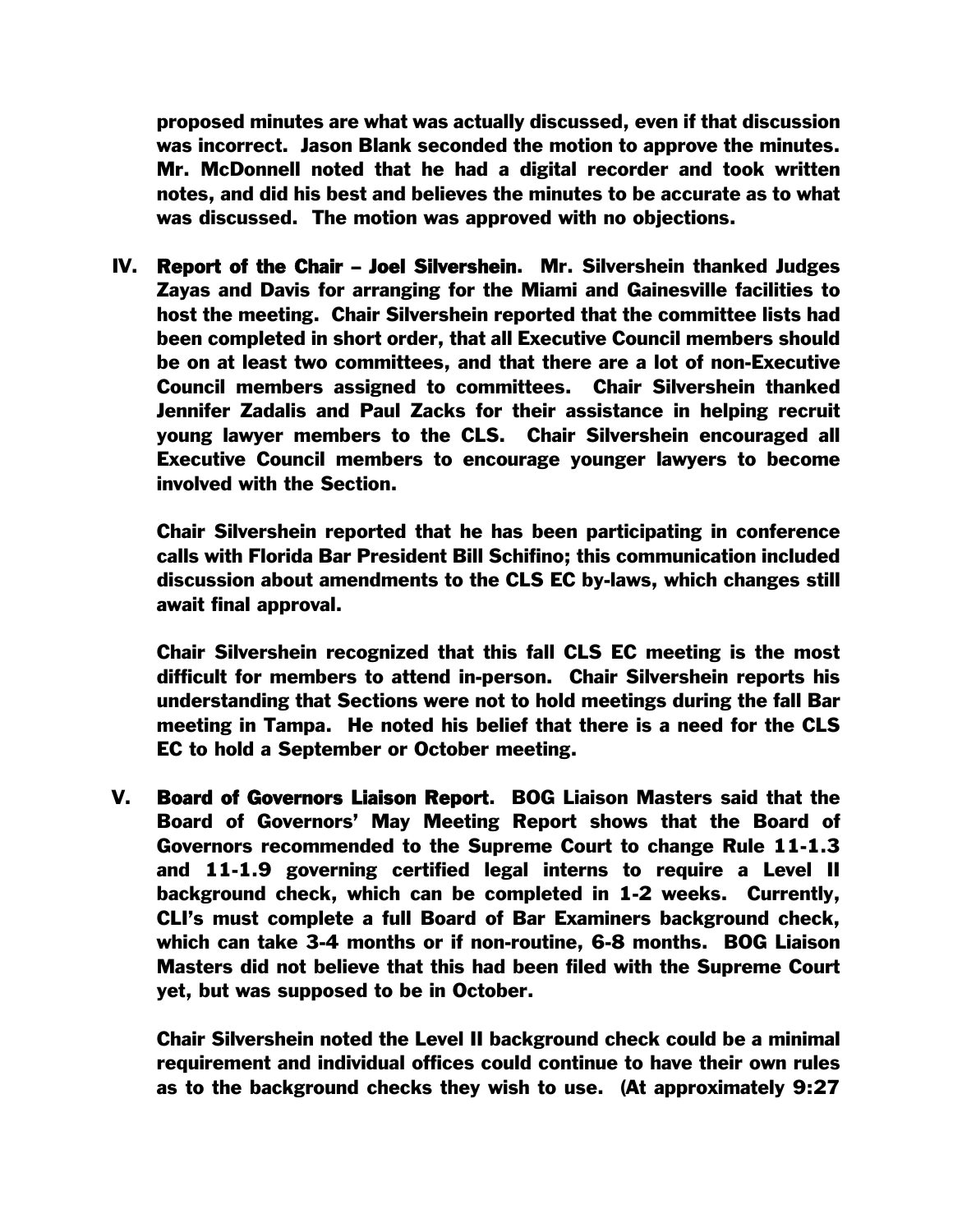a.m., the meeting was briefly delayed by technical difficulties with the Gainesville participants.) Chair Silvershein asked Michael Sinacore if Mr. Sinacore felt the proposal would be a problem for Mr. Sinacore's office (the State Attorney's Office in Tampa) because of access to NCIC and more secure documents. BOG Liaison Masters noted his understanding that a Level II background check is more basic - a criminal background check - more surface than a full-blown background check. (The connection with Gainesville was restored.) Michael Sinacore answered that he did not expect that his office would need more than the Level II background check for CLI's. Bob Dillinger said that it would be the same for Public Defender Offices. Abe Laeser said his understanding was that some people feel that a State Attorney's Office might want a more detailed background check than either a Public Defender's Office or Legal Services office. Jose Arrojo said that the Miami State Attorney's Office does its own background checks on prospective CLI's; Mr. Arrojo's opinion was that setting a Level II background check as a minimal requirement was not inconsistent with each individual office doing whatever background check the respective office wants to do. David Rothman noted that the Florida Board of Bar Examiners will be continuing its full investigation on all applicants, and that any individual office considering a CLI would have the option to wait until that full background check is complete. Jason Blank said that requiring a Level I background check is preventing some otherwise eligible students from serving as CLI's because the Level I background check isn't completed until after the student's graduation; he feels that the CLS EC should vote and take a position. Richard Polin reported that he used to supervise the CLI's for the Attorney General's Office, and that his office did its own background checks for prospective CLI's. BOG Liaison Masters commented that he thinks that there really was only one matter/individual that triggered this issue, and that problems have been few and far between. He also noted that CLI's are not intended to be set loose, but rather are to be supervised. He reported that there is nothing currently pending before the Florida Supreme Court on this issue, unless it was very recently filed, and that he would check on whether there is still an opportunity to comment. Chair Silvershein asked BOG Liaison Masters to keep the CLS EC advised of the status. David Rothman suggested that the CLS EC figure out how to join in with comments made by the Public Defender Association or comments by other affected associations. Mr. Blank reiterated his belief that the CLS EC should have its own comment to emphasize the Section's voice. Jeffrey Harris agreed with Mr. Blank. Mr. Blank asserted that the CLS EC should comment that requiring only a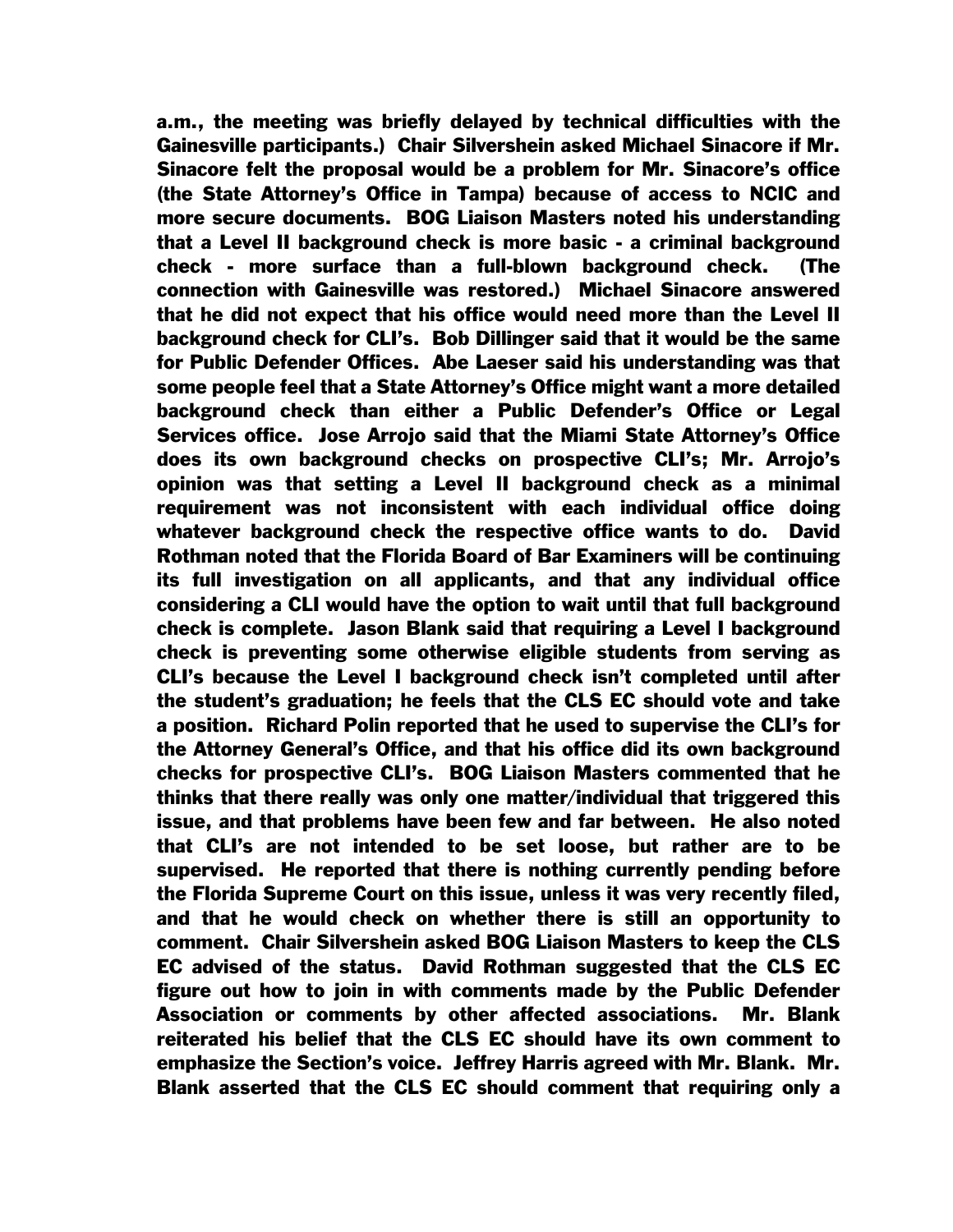Level II background check is not a problem. Chair Silvershein formed an ad hac committee to prepare a CLS EC comment: Harvey Sepler (P.D.); Jose Arrojo (SAO); Richard Polin (AG); Jeff Harris (private defense lawyer); and David Rothman volunteered to serve as well (private defense lawyer).

VI. Treasurer's Report. (The Gainesville site again developed brief technical problems, so the Chair tabled the Treasurer's Report until Treasurer Zedalis could re-join. The Treasurer's Report was given after the Capital Cases Committee Report.) Treasurer Zedalis noted that the financial records in the meeting materials provide the same data as presented at the June, 2016 CLS EC meeting. Chase Early, the CLS EC Florida Bar Program Administrator, said that the Bar is undergoing an overhaul of how it maintains its financial data, and that he can provide monthly statements to Treasurer Zedalis for review.

David Rothman, who serves on the Florida Bar Foundation Board, reports that interest rates have not gone up as much as was hoped. This has resulted in less money being available, so that the entire provider system has had to re-evaluate how it can assist citizens. He asked that the CLS EC to consider a contribution to the Foundation. The Chair asked that this decision be made at the January, 2017 CLS EC meeting. Chase Early noted that the Foundation contribution is not budgeted for.

## VII. Committee Reports.

A. Capital Cases. Abe Laeser reported that the Capital Cases Committee has not met since the June meeting because of the difficulty of trying to predict what might next occur regarding the death penalty law in Florida. He noted that with the Florida Supreme Court's recent decision regarding unanimity, there remain many open issues such as retroactivity and cases on appeal. Chair Silvershein noted that on a previous occasion when the legislature considered changes to death penalty law, the CLS EC had only a short window and Marty McDonnell on short notice was sent as the CLS EC's voice. Mr. Laeser noted that because of the CLS EC's diverse membership, there could be division in attempting to formulate specific positions. Jose Arrojo said that he has heard informally that the Legislature will not call a special session. David Rothman commented that considering how emotional an issue the death penalty is, he would not want the CLS EC to fall behind on the topic and not be able on short notice to develop recommended positions, even if done by a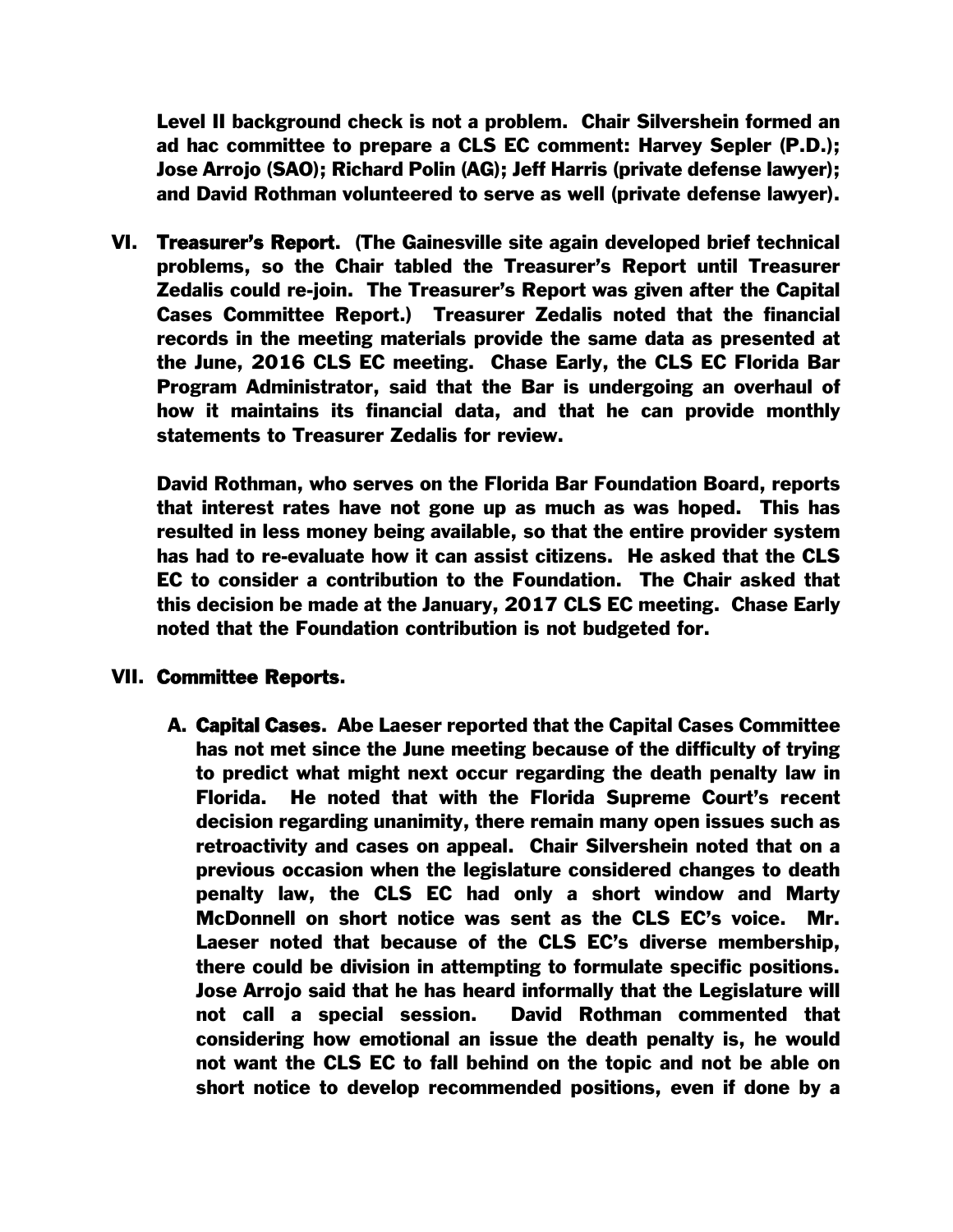format of providing majority and minority positions. Mr. Rothman suggested that the several experienced death penalty lawyers on the CLS EC outline the potential issues so that they can be discussed at the January, 2017 CLS EC meeting. Mr. Laeser noted that will be helpful but he does not believe that this can go far beyond an outline of potential issues because it is unknown what course the legislature will take. Judge Zayas noted that the legislature or individual lawmakers may ask for input from the CLS EC on short notice and that the CLS EC can read the leading opinions to recognize the potential issues. Mr. Rothman noted the potential opportunity to educate the legislature about death penalty issues. Chair Silvershein noted that the Legislature meets in March, 2017 rather than in January. Marty McDonnell noted that the legislators would benefit from input about potential constitutional pitfalls as the legislature considers the death penalty, and Mr. McDonnell's recommendation is that the CLS EC should not wait to be asked for its input. Jeff Harris also noted that he felt the CLS EC should avoid falling behind.

Chair Silvershein tasked the death penalty committee with looking into the potential issues. The Chair noted that Peter Overstreet is a new member of the Capital Case Committee. Mr. Laeser inquired if it was appropriate for him and his committee to speak to lawyers outside the CLS EC who work in the death penalty field and Chair Silvershein said yes. Mr. Rothman asked for the Capital Case Committee to try to prepare a writing before the January CLS EC meeting and Mr. Laeser will try to do so.

B. CLE. Susan Hugentugler reported a December 2, 2016 criminal law update CLE at the Hillsborough County Bar Association's new facility. CLS EC members Judge Hersch and Judge Levenson are involved in the planning and there is a good line-up of speakers. Judge Levenson arranged for Second District Court of Appeal Judge Badalamenti as the lunch speaker. Larry Turner asked about the efforts to publicize the CLE, and Ms. Hugentugler reported that there was a CLS EC member e-mail blast; an upcoming Bar News ad; and there will be efforts to publicize through local organizations. Judge Levenson asked if local Bar associations would be contacted, and Ms. Hugentugler confirmed that they would, especially local criminal law Bar associations. Mr. Turner, as membership chair, noted that an eblast that reaches Assistant Public Defenders and Assistant State Attorneys, as well as contacting law schools with criminal law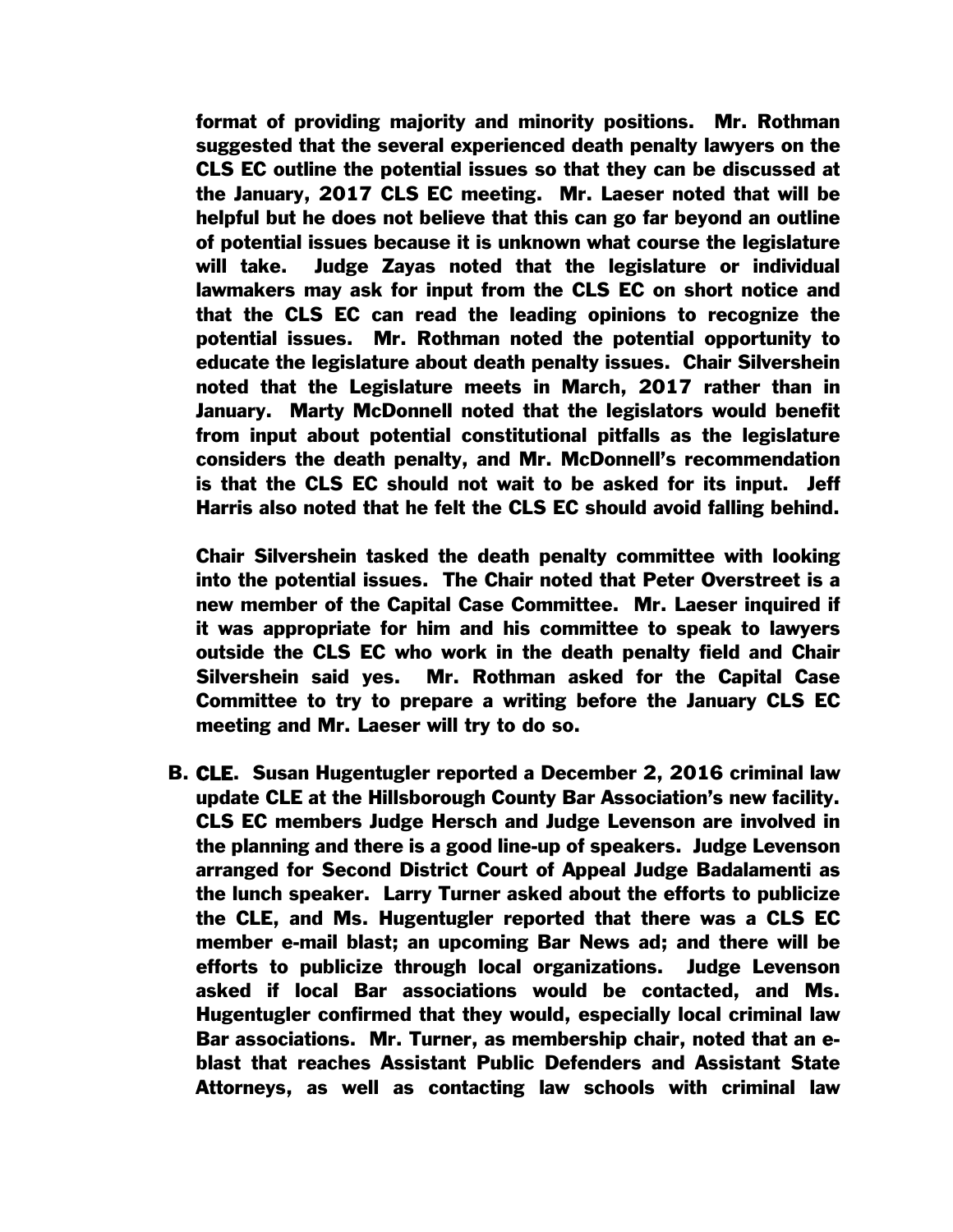programs, would help recruit new members by showing the CLS EC's work. Ms. Hugentugler agreed and will plan to do that.

Ms. Hugentugler also reported that the planning is under way for the advanced federal practice seminar, again headed by Ken Swartz, February 10, 2017, Hyatt, Downtown Miami. She also reported that Michael Catalano and Carlos Canet have again agreed to spearhead the DUI masters seminar, tentatively for April, with the Tampa Marriott the first location choice. Chair Silvershein noted that the Bar has imposed new continuing legal education requirements for technology. Mr. Turner suggested that the CLS EC be out front in providing a technology CLE. Ms. Zedalis reported that she has had contact with several lawyers who are particularly good with technology, and she can ask for their assistance. Richard Polin noted that because only three hours are needed, this may be a good opportunity to experiment with one hour, easy-access webinars. Chair Silvershein asked Jason Blank to consider that, and Mr. Blank believes this to be a good opportunity to launch CLS EC webinars. Mr. Blank also asked that Mr. Swartz provide the speaker line-up for the federal practice seminar once it is set for posting on the CLS EC website.

- C. Communications. There was no report given for this committee.
- D. Federal Practice. There was no report given for this committee.
- E. Legislative Committee.
- F. Long Range Planning. Marty McDonnell, who chairs both the Legislative and the Long Range Planning Committees, presented both committee reports simultaneously.

Mr. McDonnell said that the Legislature's committee meetings begin in December when a lot of ground work is laid. He notes that the Public Defenders roll their sleeves up and get active with the Legislature. He feels the CLS EC should be more active in the legislative process. Mr. McDonnell feels the CLS EC needs to consider ways to more often act as a body, such as with amicus briefs or speaking before House and Senate committees about issue that matter to the CLS. He also thinks the CLS EC needs guidelines about when the CLS EC should take formal positions, in light of its diverse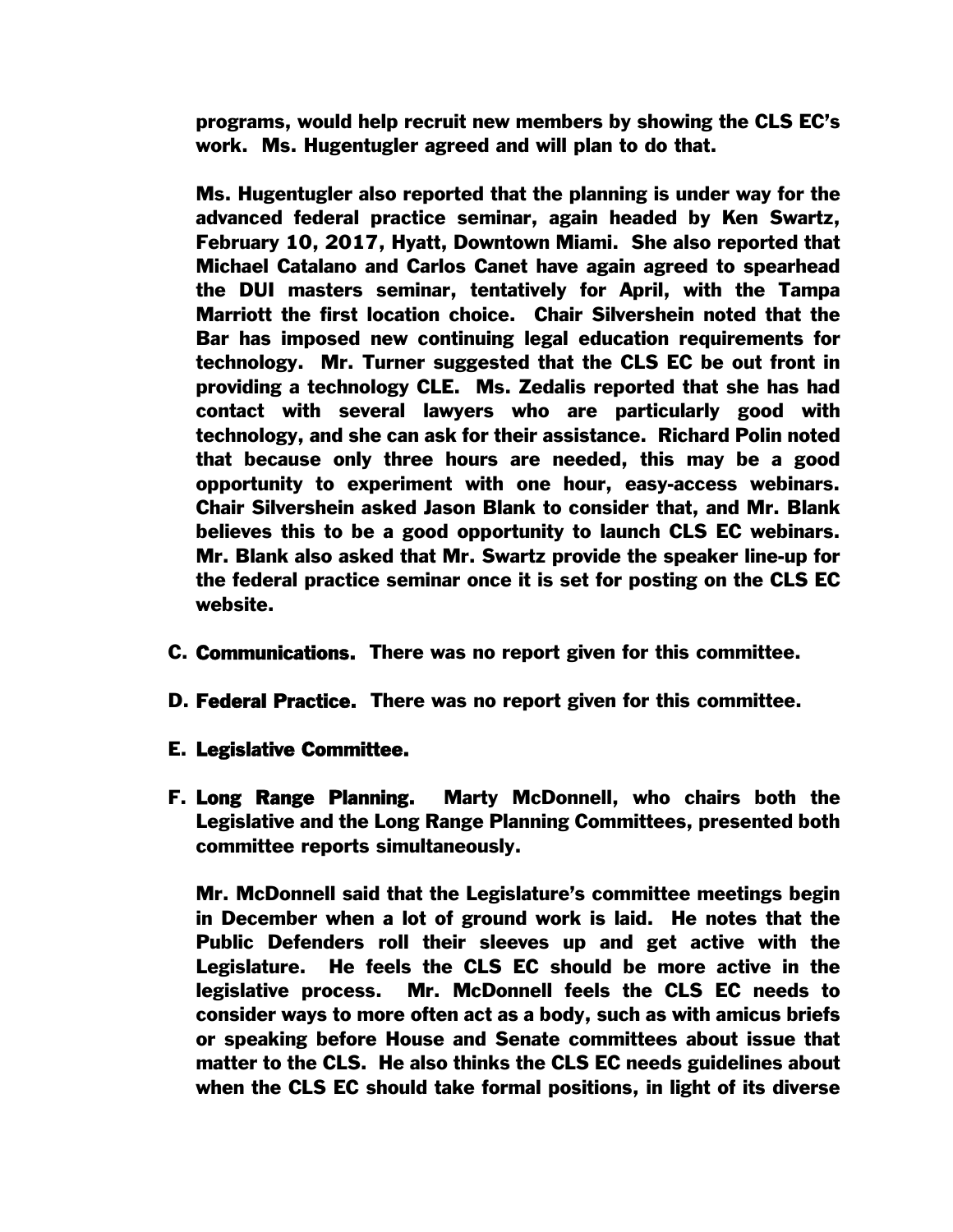body. Chair Silvershein asked if outside the death penalty realm Mr. McDonnell saw any significant criminal law issues in the upcoming Legislative session, and Mr. McDonnell noted that with the Legislature not meeting until March, not a lot of important Legislation has yet been filed.

Joel Silvershein said that when he headed the Long Range Planning Committee, he had not yet finished providing descriptions of each committee and hopes that the Long Range Planning Committee can accomplish that.

G. Membership. Larry Turner submitted a written report of the Membership Committee. Mr. Turner noted a carry-over topic from a previous meeting, that the CLS EC would sponsor local social events. Judge Davis volunteered to host an event in Gainesville. Mr. Turner asked if the CLS EC could make \$500.00-\$1,000.00 available for such local social events, to include the first in Gainesville. Chair Silvershein asked Chase Early about budget authority and Mr. Early confirmed that there is a discretionary line item to cover such expenses.

Jason Blank moved to raise the amount of the discretionary budget line item from \$1,500.00 to \$2,000.00 because the CLS EC's participation with the Kozyak picnic in Miami comes out of that same discretionary line item. The motion was seconded by Susan Hugentugler. During the discussion on the motion, Judge Zayas reported that based on last year's participation with the Kozyak picnic, Judge Zayas had received numerous invitations to participate with many other events sponsored by law school and other entities. Jason Blank stated that the membership committee felt that the CLS EC should participate in any of those events that do not require money. Larry Turner noted that it was previously discussed to appoint Executive Council members to serve as liaisons for each law school. Jennifer Zedalis noted that CLS EC already has contacts at many law schools, such as Scott Fingerhut at FIU, and she suggested those contacts be the liaisons.

Jason Blank then withdrew his pending motion because he had determined from Chase Early that there is a separate miscellaneous budget item for \$6,000.00.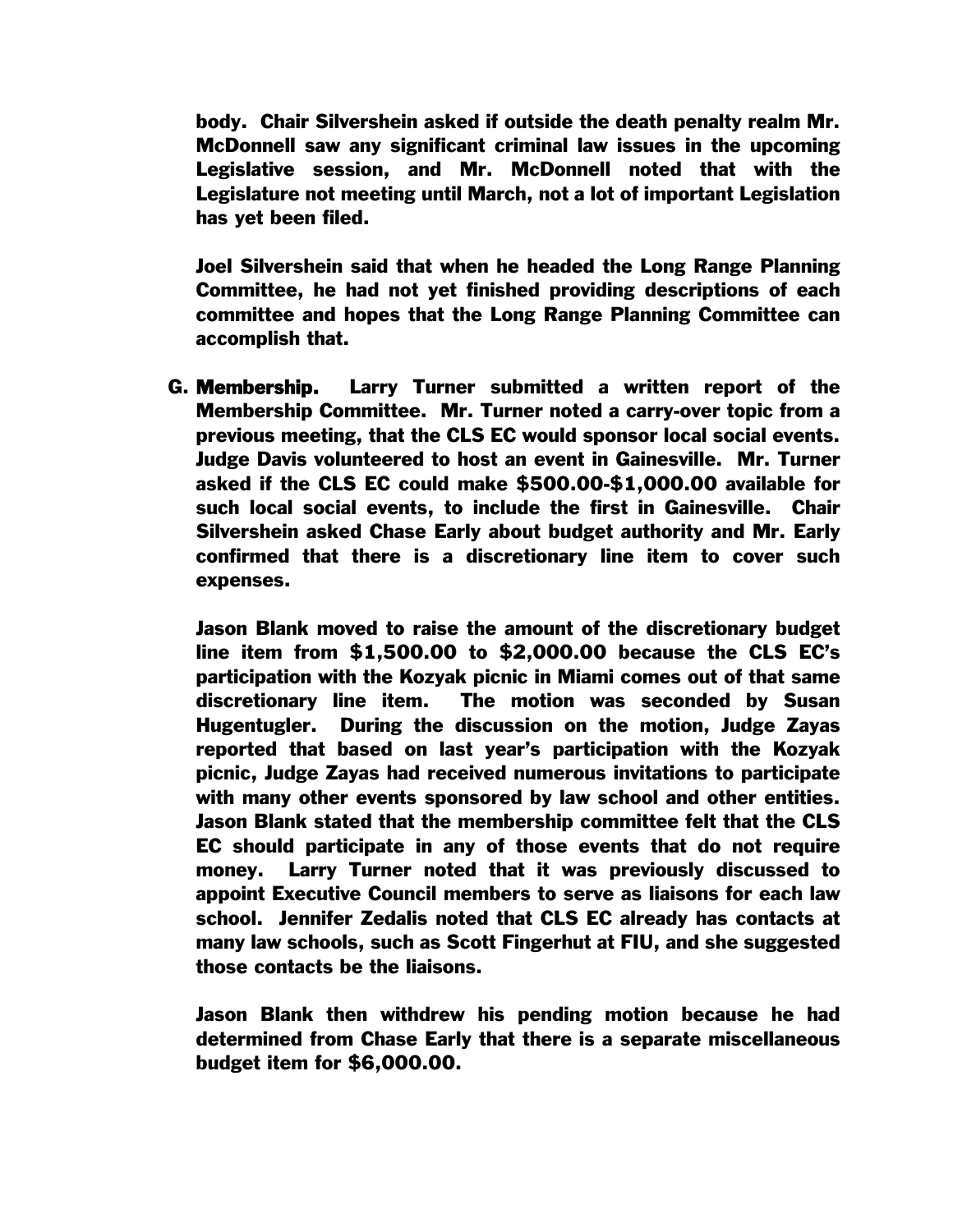H. Prosecutor/Public Defender Program. Jennifer Zedalis reported that this summer's program was excellent. They plan to tweak the expert witness presentation. Each participant was sent a letter encouraging them to join the CLS.

Sadly, Ms. Zedalis had to report that Queen's Counsel, David Howker, who participated in this year's P/PD program, unexpectedly died in the U.K. Mr. Howker had been well-received at the program.

I. Selig Goldin. Harvey Sepler reported that the deadline for nominations, to be announced in the Florida Bar News, has been moved earlier, to December 16, 2016. Hopefully, this will allow the CLS EC to vote during the January CLS EC meeting.

Judge Zayas raised that last year, the CLS EC discussed whether current members were eligible. She noted an unwritten rule to recognize someone from outside the CLS EC, but that in light of the by-law changes to allow past Chairs to serve as ex-officio members, there are many CLS EC members who make wonderful contributions statewide to criminal law. Harvey Sepler asked if such rule was in the by-laws, and Judge Zayas said no. Harvey Sepler believes that the CLS EC should vote on whether to have such a rule. David Rothman noted that it should be an exception only to give the Selig Goldin award to a CLS EC member. Larry Turner feels that an active member should not receive the award and that a fair rule of thumb is that current CLS EC members be excluded from consideration, but that former chairs who are ex-officio members (based on the new bylaw changes) should be considered for the award.

It was decided that the CLS EC does not need to vote on a specific rule.

Judge Zayas noted that people sometimes ask what the specific criteria for the award are, and wondered if there should be written guidelines. David Rothman noted that we don't have enough nominees. Abe Laeser recalled a slate approximately five years ago when there were many good nominees, and he thinks nominators aren't aware of a need to re-nominate and he recommends that if we have the information, that we go back further than 1-2 years to consider past nominees. Harvey Sepler noted that over the last year or two, previous year nominees had been reconsidered and he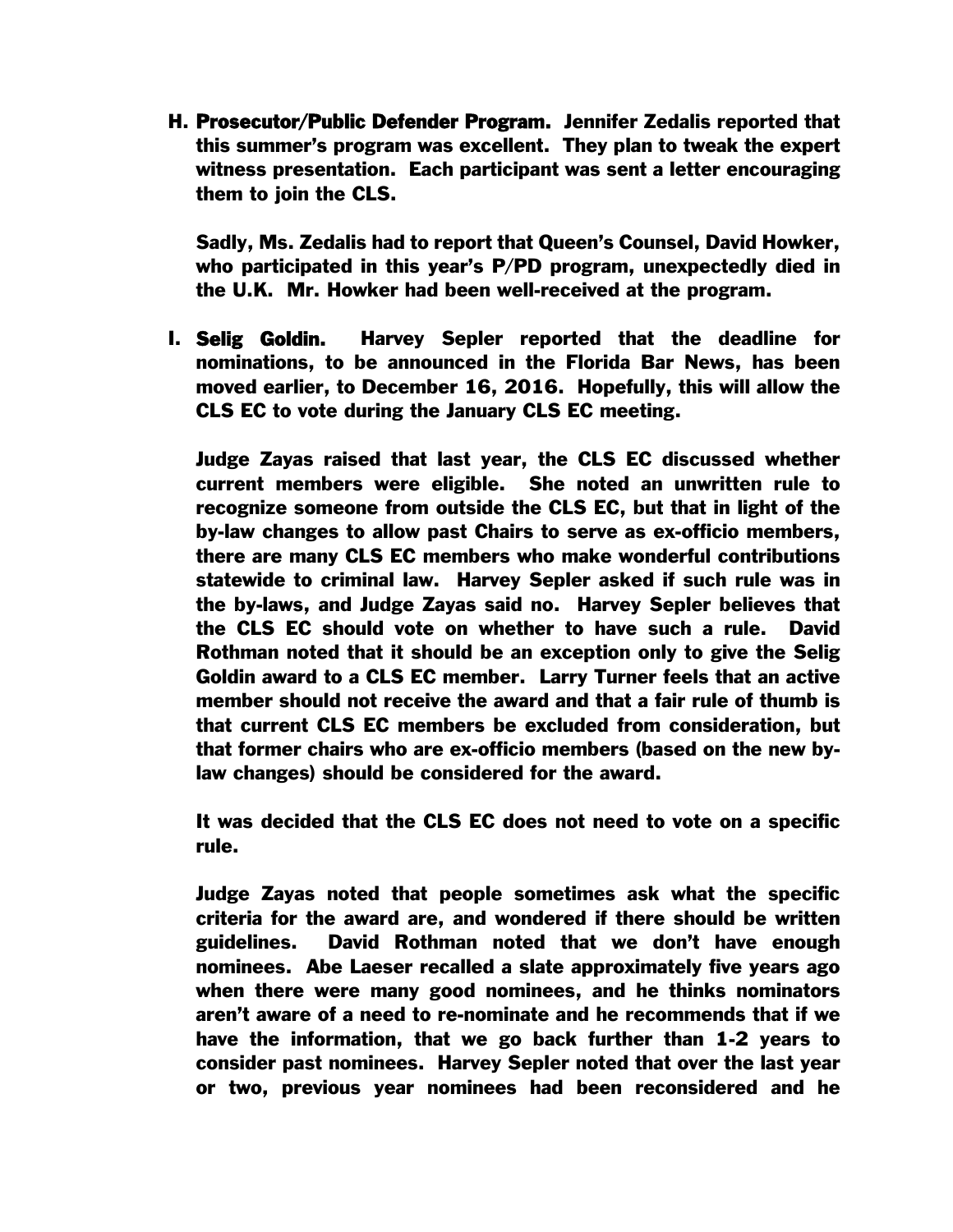wonders how many years back the CLS EC would like past nominees to be considered. Cheryl Lowenthal noted that she also recalls some good candidates in the past. Chase Early reported that he has the nominee lists for the past 5 years, and Chair Silvershein asked him to provide the list to Mr. Sepler. The question was raised whether the Selig Goldin Committee will automatically consider all the nominees going back 5 years, and Chair Silvershein stated that decision is delegated to Mr. Sepler and his committee to determine.

J. Website/Social Media. Jason Blank directed attention to a written agenda item from the vendor Netphiles included in the meeting materials. Mr. Blank said that the CLS EC needs and wants to provide members-only web-based CLE's. He feels that there may be cheaper options than the Netphiles proposal, but not significantly so, and he recommends the Netphiles proposal as a cost of convenience.

Jason Blank moved to approve the Netphiles proposal, with a second by Brian Tannebaum. During discussion, Richard Polin asked how long it would be until implementation and Mr. Blank reviewed his materials and answered six to eight weeks to full implementation. In response to a question from Larry Turner, Mr. Blank explained that the webinars would be available to CLS members through a separate portal and Mr. Blank said in his past experience presenting, the process was simple, requiring him only to upload his PowerPoint and then call in to a phone number and give his presentation. The motion then was approved with no opposition.

## VIII. Old business.

By-law amendment for past chairs. David Rothman noted that the amendment took a long time to pass the Board of Governors, and the question now is how to implement the change. There was discussion by Mr. Rothman, Chair Silvershein, and Judge Zayas as to the timing of implementation. Chase Early checked the specific language, which reads "past chairs become permanent members automatically, on approval of this amendment by the Board of Governors, or on expiration of their terms on the Executive Council, whichever is later." Based on that language, this will stagger the need for new members and avoid the necessity of an immediate large influx of new members.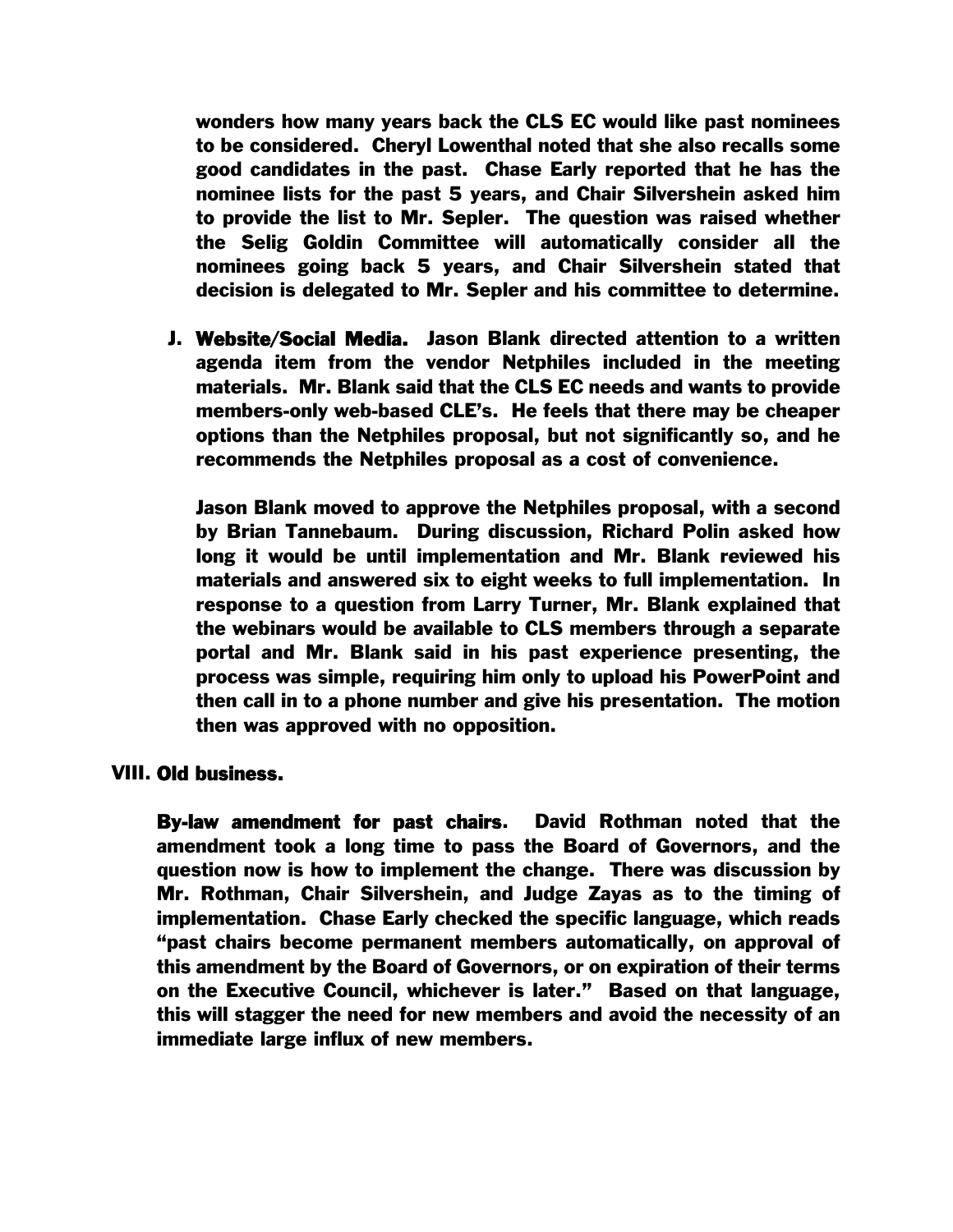Judge Zayas noted that Bar stuff had required stylistic changes to the language of the by-laws and that then staff asked for additional stylistic changes and that while there had been some debate as to whether the proposed stylistic changes might actually be substantive, the changes were approved to assure that the by-law change would be accomplished. Chair Silvershein explained that he had attended the PEC Committee, which reviews proposed by-law changes for the Board of Governors, and the PEC had recommended the CLS EC changes unanimously. Chase Early explained that the first reading of the proposed changes for the Board of Governors will be December 9, 2016 with the vote on January 27, 2017. Joel Silvershein noted that while this change will be gradually implemented, there will be at least three new CLS EC positions open by January, 2017. David Rothman encourages the appropriate committees to look for young lawyers to join the CLS EC, because the motivation for making past chairs ex-officio members was to open opportunities for younger lawyers.

Committee Summaries, Section Membership & Law Student Recruitment, and Young Lawyers Division Mentorship Program. As to these topics, there was nothing to add to the information already discussed during the committee reports.

Criminal Law Certification Standards Amendment. Richard Polin reported that approximately a year ago the CLS EC submitted about four recommendations, and he has not heard anything back.

Criminal Law Board Certification Exam. Jeff Harris gave a refresher that an ad hoc committee had been formed. The background for the ad hac committee was that for a time period starting in 1987, approximately 69% of test takers passed, but from 2006-2011, the passage rate moved down from 33% to 29%, and then in 2014 to 17%. Mr. Harris reported that in 2015, however, the pass rate was 55%. In 2016, 62 applied, 50 sat for the test, and 43 passed, an 86% rate. The overall pass rate for 2016 for all certification exams was 48%. Mr. Harris notes that the FACDL sounded the alarm at the test preparation course that the takers had to take it seriously and study hard. Mr. Harris concluded that we don't really know the cause for the higher passage rate. Mr. Harris reports that the board certification subcommittee rejected a recommendation from the CLS EC to increase the essay portion from 5 to 6 with the requirement of 5 being answered.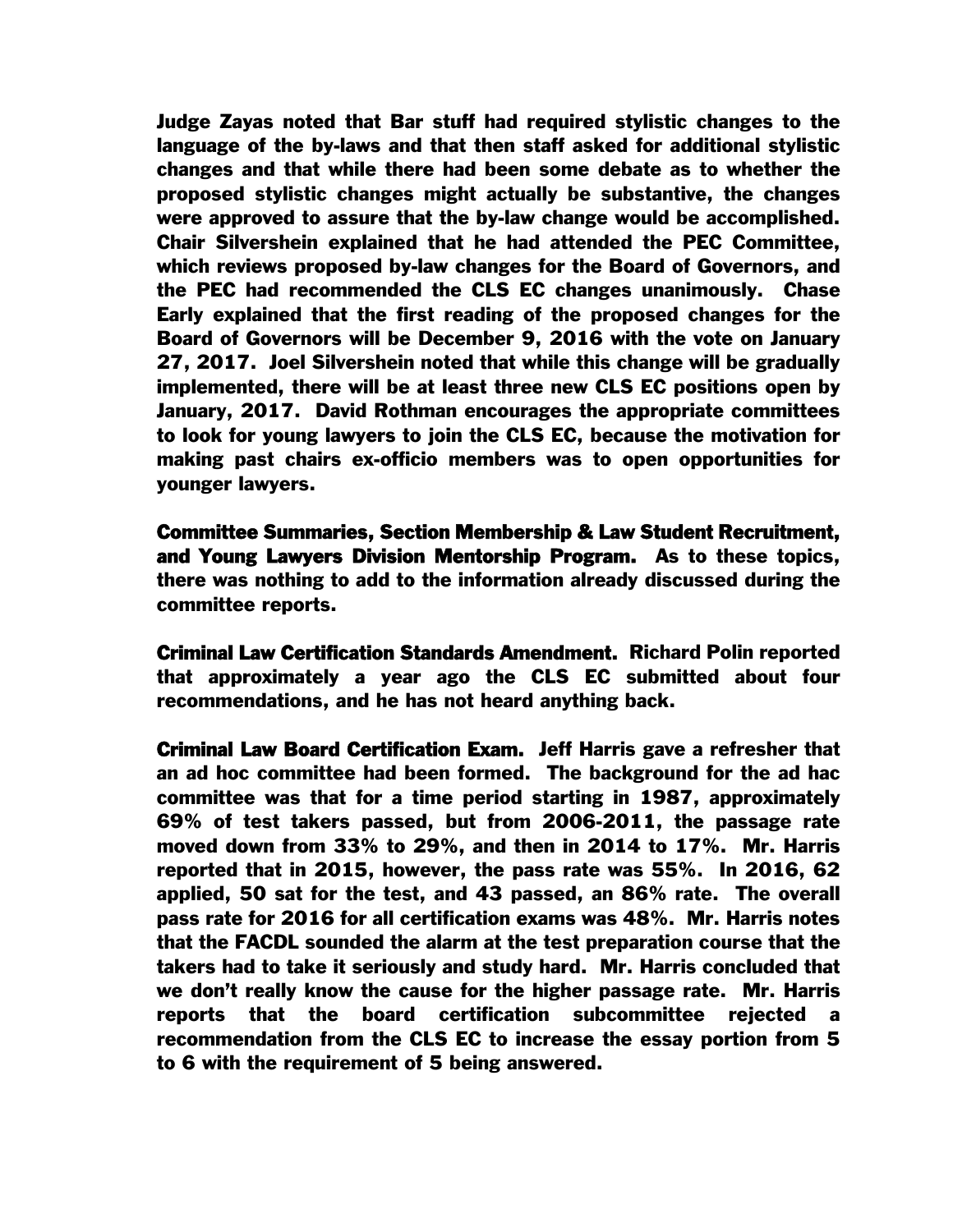Judge Zayas commented that around 2006 the number of applicants went up, but the committee had been seeing applicants with only bare minimum qualifications. She feels the Criminal Law Certification Committee took the CLS EC's concerns very seriously. Judge Zayas believes part of the reason for the higher passing rate is that both the Florida Association of Criminal Defense Lawyers and the Criminal Law Certification Committee members visited the test seminar and explained to applicants that the test is difficult and must be taken seriously. Judge Zayas noted that more people applied and then exercised the right to defer taking the test for a year. Jeff Harris noted that 20% of the applicants did not sit for the test.

Jeff Harris noted that the Board of Governors is considering allowing lawyers to call themselves experts, even if they are not certified. David Rothman noted that this issue involves a Northern District opinion that found a Bar rule unconstitutional, in a challenge brought by the Searcy Denny firm. Mr. Rothman noted that the issue for the Bar will be how to interpret the Northern District finding. BOG Liaison Masters said that his memory is the specific case involved something short of referring to oneself as an expert, and he will look into the current status. David Rothman said that lawyers with a lot of experience in a particular area in fact may be experts without being board certified, but Mr. Rothman agreed that it will hurt board certified lawyers that non-board certified lawyers might put themselves out as experts. Mr. Rothman felt that private lawyers may no longer want to apply for board certification and will just start calling themselves experts. Mr. Rothman asked BOG Liaison Masters to provide more information at the January, 2017 CLS EC meeting.

USDOJ Dear Colleague Letter. The United States Department of Justice released a "Dear Colleague" letter addressing the impact of monetary fines on the criminal justice system, specifically on the poor. Mr. Turner noted that he had previously raised the idea of sending the letter to every criminal law judge in the state, and this would be another way to make the CLS relevant. Mr. Turner suggested sending the letter to all State Attorneys and Public Defenders and circuit, county, and appellate judges and noted that this is an issue for every circuit and that while each circuit will deal with it differently, the CLS can take a position. Chair Silvershein noted there was an issue about people having their license suspended based on monetary reasons, and he wanted to check into a Palm Beach program that gives some relief to people whose licenses are suspended only for monetary reasons. Chair Silvershein feels the CLS EC can take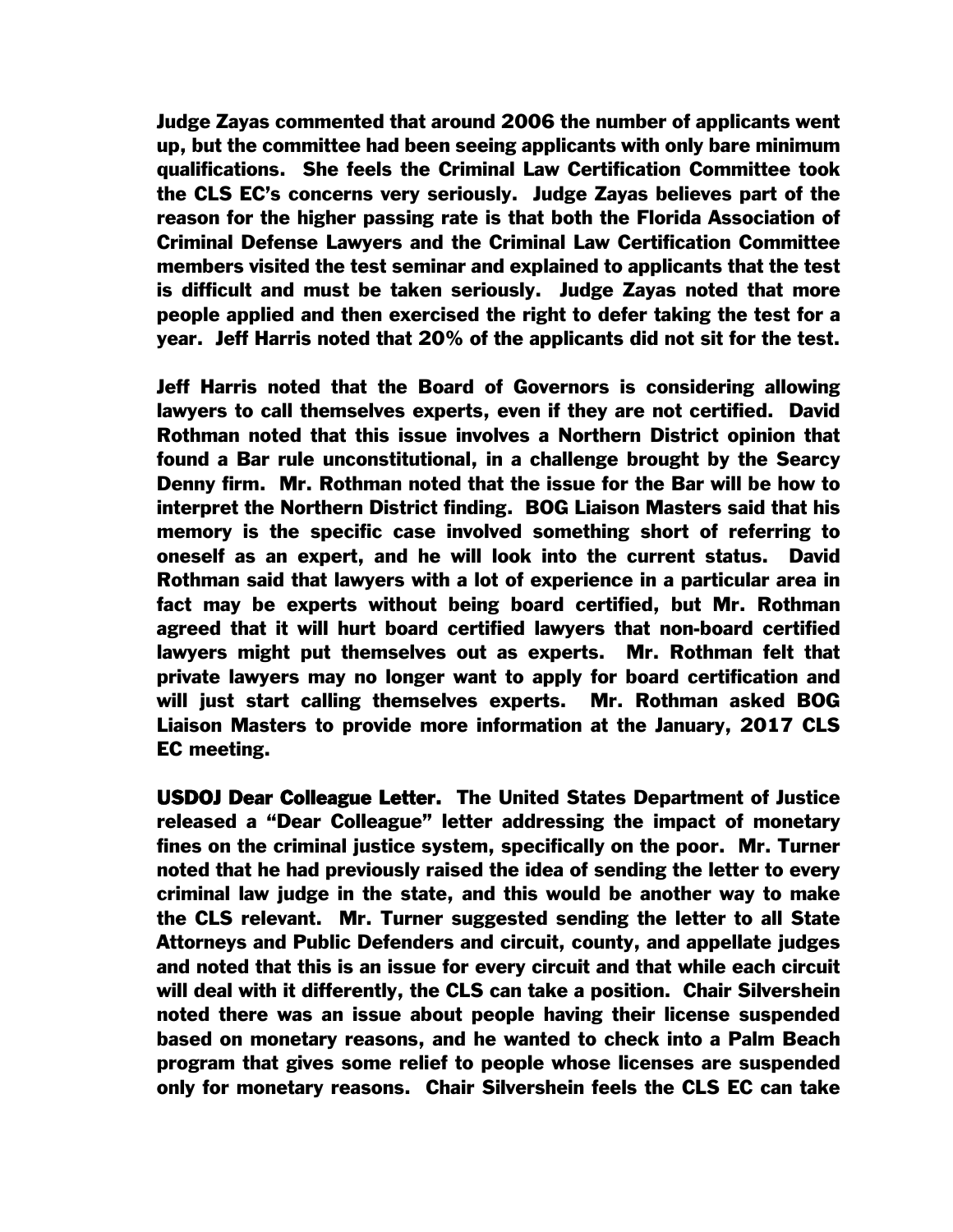a position. Chair Silvershein said he will send the USDOJ letter out under a cover letter, and it was suggested that he send it to county and circuit judges, DCA judges, and the elected State Attorneys and Public Defenders. .

Death Penalty Review and PILS Legislative Position. Marty McDonnell reminded the CLS EC that Mark Schlakman of the FSU Center of Human Rights had attended the June, 2016 CLS EC meeting to request a \$10,000.00 donation to the Center for its death penalty work. Because there was not enough time at the June, 2016 meeting for Mr. Schlakman to complete his presentation, it was suggested that he follow up with the Capital Cases Committee. Abe Laeser reported that he has not yet had follow up from Mr. Schlakman.

## IX. New Business.

Monthly E-mail Newsletter. Joel Silvershein asked Jason Blank and Richard Polin to meet to consider the best way to distribute a monthly newsletter. Chair Silvershein's goal is to improve the CLS EC's communication with the CLS members and specifically, he aims at a monthly communication. He has a draft of a newsletter for consideration. Larry Turner noted that the Chair is busy and he recommended a committee be tasked with sending the newsletter. Chair Silvershein responded that he feels it is incumbent on him to send the communication for now as the process is moved forward through Jason Blank and Richard Polin.

Section Website Member's Portal and Enhancements Proposal. This topic was discussed during the committee reports.

Kozyak Minority Mentoring Picnic (Feb. 4, 2017, Amelia Earhart Park, Miami). Jason Blank agreed to lead the CLS EC's participation in this picnic, as he did last year, and he encouraged more CLS EC members to attend. David Rothman noted that an e-mail went to several people from John Kozyak with an invitation to meet and greet minority students. Mr. Rothman said that he would attend – or someone else could – and try to get names of students who are interested in criminal law and perhaps connect them with mentors. David Rothman moved to spend \$1,000.00 for the picnic, with a second from Susan Hugentugler, and the motion carried with no opposition.